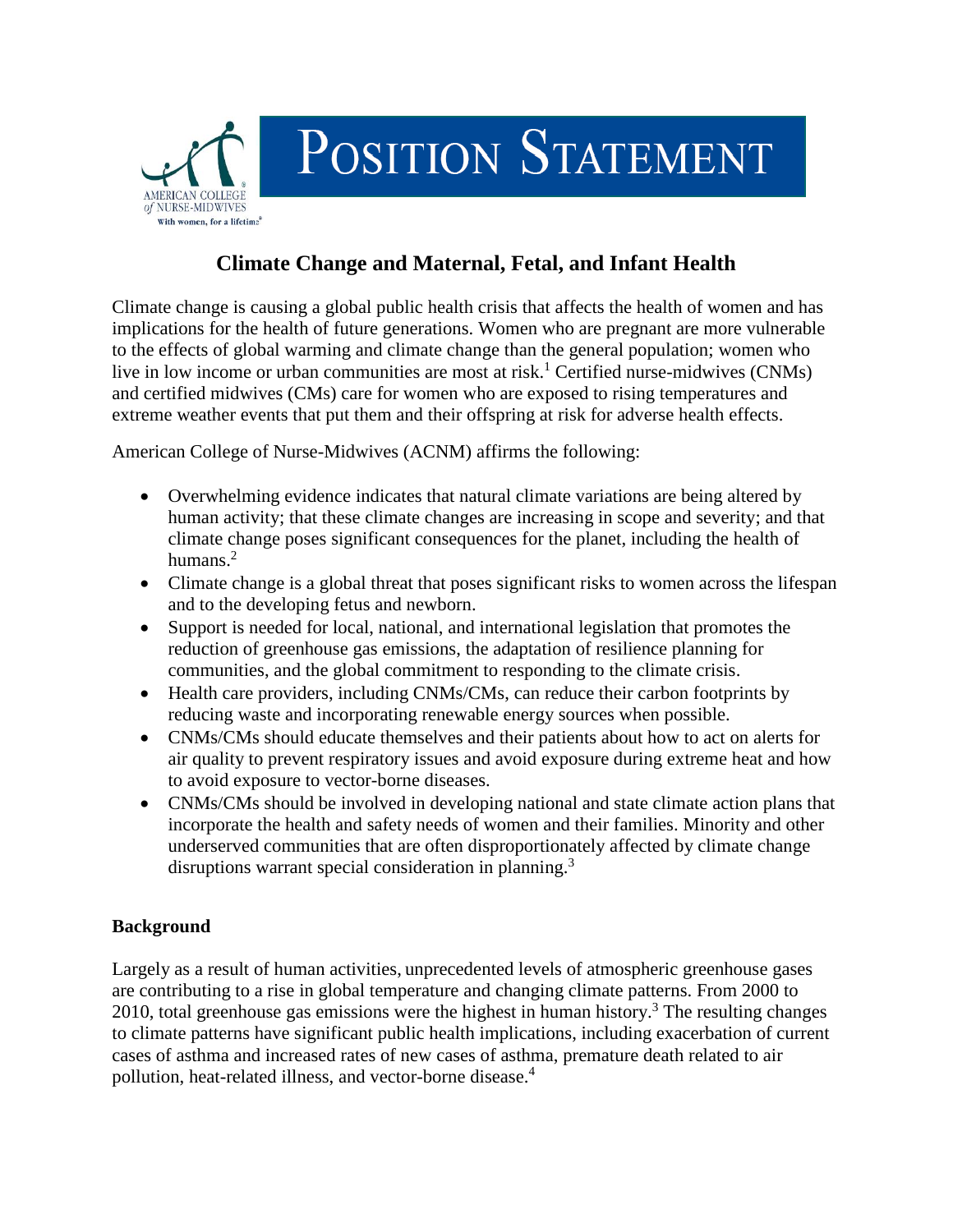Women who are pregnant are particularly vulnerable to the direct and indirect effects of climate change and are more sensitive to heat stress and dehydration. Researchers linked extreme heat and increased humidity to low birth weight,<sup>5</sup> preeclampsia, and eclampsia.<sup>6</sup> The deterioration in air quality caused by burning fossil fuels poses significant risks. Pregnant women exposed to nitrogen dioxide and benzene had an increased risk of preterm birth,<sup>7</sup> and low birth weight, preterm birth, and small for gestational age were linked to exposure to particulate air pollution.<sup>8</sup> Exposure to ground level ozone and particulate matter was associated with increased vulnerability to respiratory and cardiovascular diseases in adults.<sup>9</sup> Negative effects are worsened for women in developing countries by lack of access to health care and public health services, poverty, poor sanitation, food and water insecurity, armed conflict, and mass population migration. $1$ 

Increased temperatures and changes in precipitation have contributed to an increase in the transmission of vector-borne diseases such as the Zika virus, which can cause serious harm to the developing fetus.<sup>10</sup> Extreme weather events such as flooding and droughts that threaten water and food security affect the health of women before and during pregnancy and birth outcomes. Using a range of scales and across all major regions of the world, investigators recently linked climatic events to human conflict, including violence and domestic abuse, child abuse, and lack of reproductive control.<sup>11</sup>

Incontrovertible evidence demonstrates that climate change presents a threat to the health of individuals and the environment and that pregnant women, their fetuses, and newborns are particularly vulnerable to the effects of climate change. As health professionals who care for these at-risk populations, CNMs/CMs should advocate for evidence-based public health initiatives that address climate change, strive to mitigate emissions locally and within their organizations, and communicate accurate information about the health costs of fossil fuel policies to their clients and policy makers.<sup>12</sup>

## **REFERENCES**

- 1. Rylander C, Øyvind Odland J, Manning Sandanger T. Climate change and the potential effects on maternal and pregnancy outcomes: an assessment of the most vulnerable – the mother, fetus, and newborn child. *Glob Health Action.* 2013;6(1):19538. doi: 10.3402/gha.v6i0.19538.
- 2. Gleick P. Joint statements on climate change from national academies of science around the world. [http://scienceblogs.com/significantfigures/index.php/2017/01/17/joint](http://scienceblogs.com/significantfigures/index.php/2017/01/17/joint-statements-on-climate-change-from-national-academies-of-science-around-the-world/)[statements-on-climate-change-from-national-academies-of-science-around-the-world/](http://scienceblogs.com/significantfigures/index.php/2017/01/17/joint-statements-on-climate-change-from-national-academies-of-science-around-the-world/) . Published January 7, 2017. Accessed April 17, 2017.
- 3. Intergovernmental Panel on Climate Change. Summary for policy makers. [http://www.ipcc.ch/pdf/assessment-report/ar5/wg3/ipcc\\_wg3\\_ar5\\_summary-for](http://www.ipcc.ch/pdf/assessment-report/ar5/wg3/ipcc_wg3_ar5_summary-for-policymakers.pdf)[policymakers.pdf.](http://www.ipcc.ch/pdf/assessment-report/ar5/wg3/ipcc_wg3_ar5_summary-for-policymakers.pdf) Published 2014. Accessed April 17, 2017.
- 4. Crimmins AJ, Balbus JL, Gamble CB, et al. The impacts of climate change on human health in the United States: a scientific assessment. [https://s3.amazonaws.com/climatehealth2016/low/ClimateHealth2016\\_01\\_Introduction\\_s](https://s3.amazonaws.com/climatehealth2016/low/ClimateHealth2016_01_Introduction_small.pdf) [mall.pdf.](https://s3.amazonaws.com/climatehealth2016/low/ClimateHealth2016_01_Introduction_small.pdf) Published 2016. Accessed April 17, 2017.